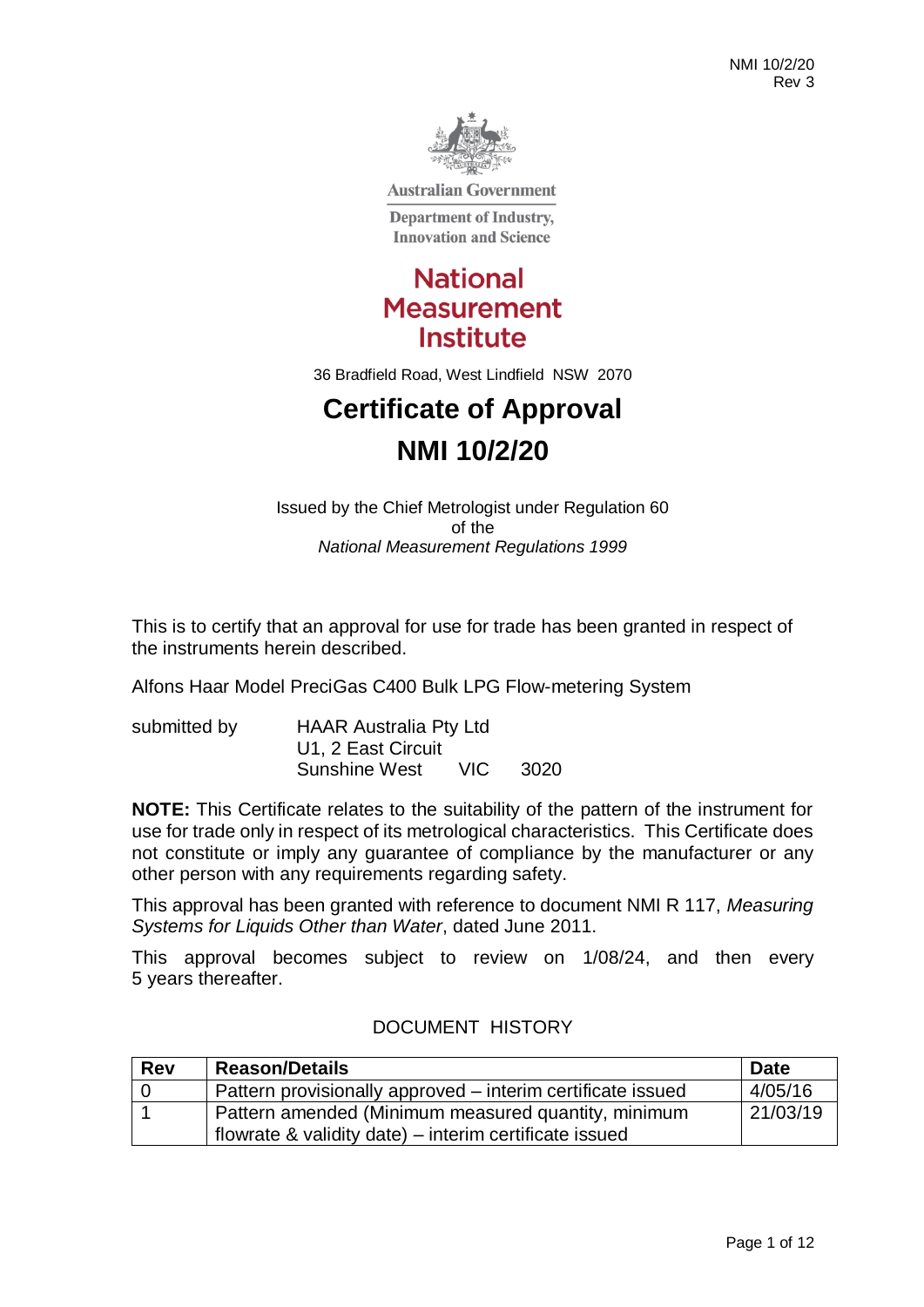| Document History (cont) |  |
|-------------------------|--|
|-------------------------|--|

| <b>Rev</b> | <b>Reason/Details</b>                                                  | <b>Date</b> |
|------------|------------------------------------------------------------------------|-------------|
| $\sim$     | Pattern amended (submitted by address) – interim certificate<br>issued | 28/03/19    |
|            | Pattern approved – certificate issued                                  | 17/07/19    |

#### CONDITIONS OF APPROVAL

#### **General**

Instruments purporting to comply with this approval shall be marked with pattern approval number 'NMI 10/2/20' and only by persons authorised by the submittor.

Instruments purporting to comply with this approval and currently marked 'NMI P10/2/20' may be re-marked 'NMI 10/2/20' but only by persons authorised by the submittor.

It is the submittor's responsibility to ensure that all instruments marked with this approval number are constructed as described in the documentation lodged with the National Measurement Institute (NMI) and with the relevant Certificate of Approval and Technical Schedule. Failure to comply with this Condition may attract penalties under Section 19B of the National Measurement Act and may result in cancellation or withdrawal of the approval, in accordance with document NMI P 106.

Auxiliary devices used with this instrument shall comply with the requirements of General Supplementary Certificate No S1/0B.

Signed by a person authorised by the Chief Metrologist to exercise their powers under Regulation 60 of the *National Measurement Regulations 1999*.

> **Darryl Hines**  Manager Policy and Regulatory Services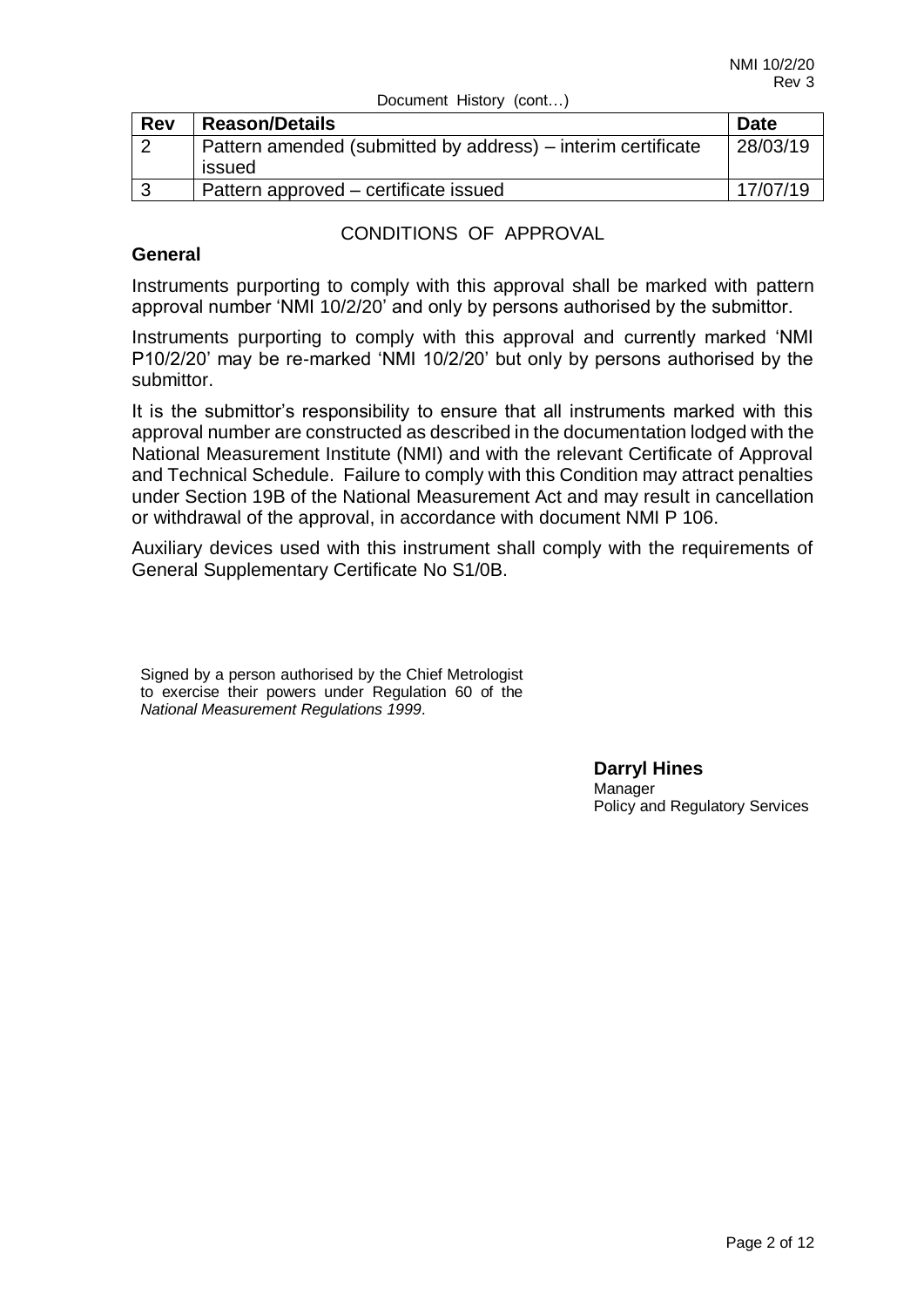# **1. Description of Pattern provisionally approved on 4/05/16 approved on 15/07/19**

An Alfons Haar model PreciGas C 400 Bulk LPG flowmetering System (Figure 1) incorporating an Alfons Haar model 2355380 venturi injector with differential pressure transmitter and an Alfons Haar model X-Master 4 calculator/indicator.

# **1.1 Field of Operation**

The field of operation of the measuring system is determined by the following characteristics:

- Minimum measured quantity,  $V_{min}$  50 L • Maximum flow rate,  $Q_{max}$  and the matter of the 400 L/min
- Minimum flow rate,  $Q_{min}$  60 L/min
- Maximum pressure of the liquid, P*max* 1000 kPa
- LPG density range (at  $15^{\circ}$ C) 505 to 580 kg/m<sup>3</sup> (#)
- LPG liquid temperature range  $-10^{\circ}$ C to 50°C
- Ambient temperature range Theorem 25°C to 55°C
- Accuracy class **Class Class** 1.0
- Maximum operating pressure (P*max*) 1900 kPa
- Minimum operating pressure (*Pmin*) at least 100 kPa above

vapour pressure

(#) Within the density range specified, the calculator/indicator is required to be manually set for the density of LPG being metered.

#### **1.2 Components of Measuring System**

#### **(i) Supply Tank**

The supply tank has a bottom outlet larger than the pump outlet and has at least one return line fitted to the vapour space of the tank.

#### **(ii) Pump**

Either a positive displacement or centrifugal pump, with integral or external pump bypass valve, is positioned as close as possible to the outlet of the supply tank. The pipe from the supply tank has a continuous fall to the pump inlet and has a diameter not smaller than that of the pump outlet pipe.

#### **(iii) Vapour Detecting Device**

Systems are fitted with an Alfons Haar LMS 1D 2289048 (Figure 2) sensor for detecting vapour in the system.

#### **(iv) Temperature Transducer**

An Alfons-Haar Model TWE 60 RTD probe or equivalent (\*) is fitted to measured temperature of LPG

(\*) 'Equivalent' is defined to mean other proprietary equipment of the same or better specifications requiring no changes to software for satisfactory operation of the complete system.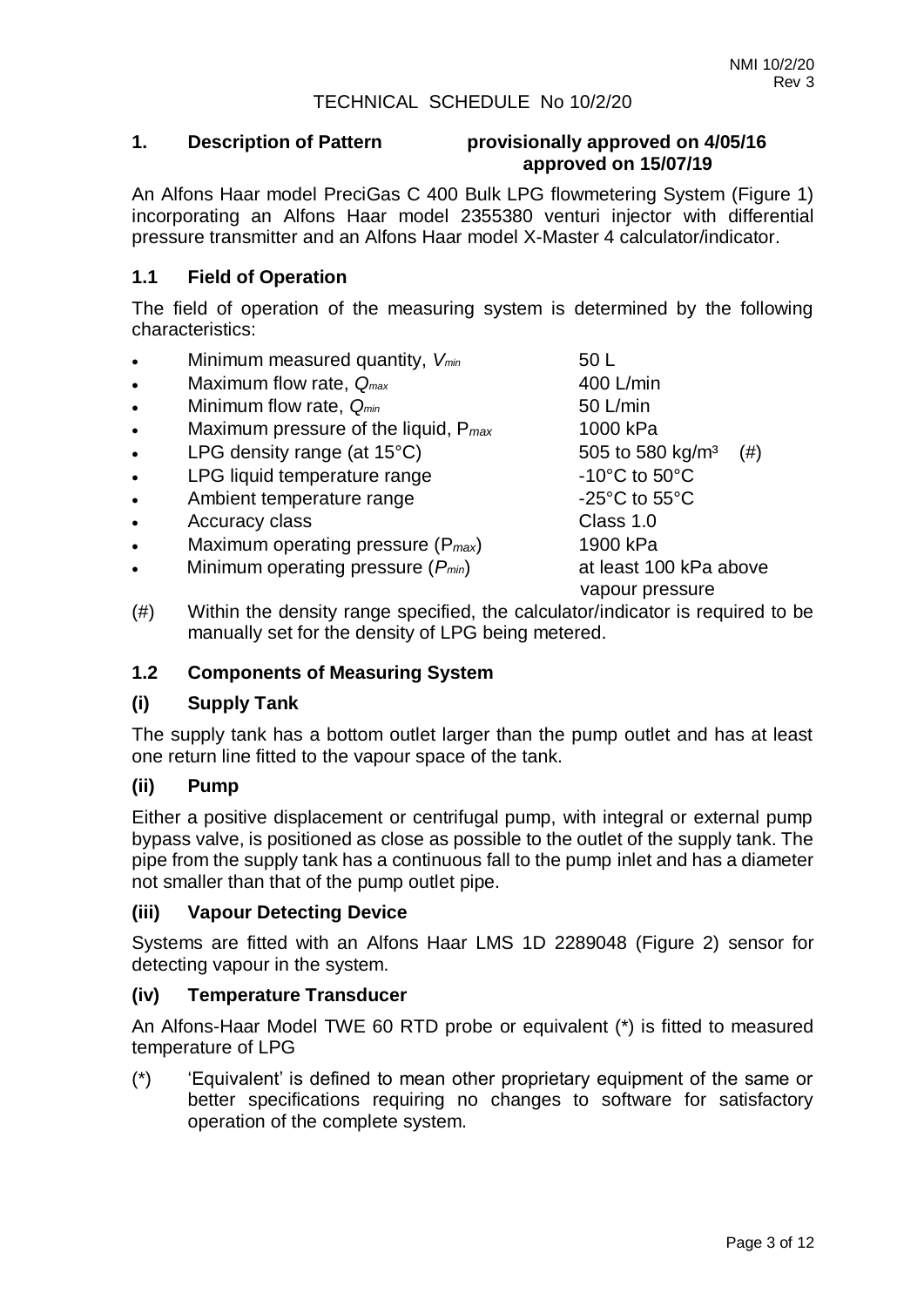# **(v) Measurement Transducer**

The PreciGas C 400 measurement transducer (Figure 3) is constructed using an Alfons Haar model 2355380 venturi injector and the Differential Pressure Transmitter.

# **(vi) Differential Pressure Transmitter**

Systems are fitted with a Rosemount model 3051S (Figure 4) Differential pressure Transmitter which determines the differential pressure between the inlet and outlet of the measuring section.

# **(vii) Calculator/Indicator**

For use with an Alfons Haar model X-Master 4 calculator/indicator (Figure 5) which has a graphics display and numerical/function soft keys housed in an aluminium enclosure, incorporates electronic volume conversion for temperature facility to indicate the delivered volume of LPG at 15ºC. The density of LPG is preconfigured during initial programming, with various LPG blends able to be configured. The operator may choose which blend is being dispensed, and the applicable density will automatically be applied.

Alternatively, an Alfons Haar model DIS1A density sensor may be fitted, which will automatically apply the correct density calculation to the delivery. If fitted, the density sensor must be calibrated during the calibration process.

#### **(viii) Printer**

An Epson model TM-295 or equivalent (\*) printer is required to be interfaced to the calculator/indicator for systems with the temperature compensation facility enabled for indicating the delivered volume at 15ºC and where the density is operator selectable.

(\*) "Equivalent" is defined to mean other proprietary equipment of the same or better specifications requiring no changes to software for satisfactory operation of the complete system.

#### **(ix) Transfer Device**

The transfer point that defines the start and stop of measurement is either a valve or an LPG nozzle fitted to a pipe/hose connected to the outlet of the differential pressure valve with no intermediate connections that may divert the delivery (Figure 1). However, two delivery outlets may be installed provided an isolation valve is fitted before each delivery outlet (Figure 6) and that one or more notices are fitted near each isolation valve/delivery outlet indicating that only one outlet is to be in use at any one time.

The bulk LPG metering system is considered a non-interruptible system where the valve/nozzle is latched in the open position for the duration of the delivery; in addition, an operator monitors the entire delivery process and responds to any alarms given by the metering system.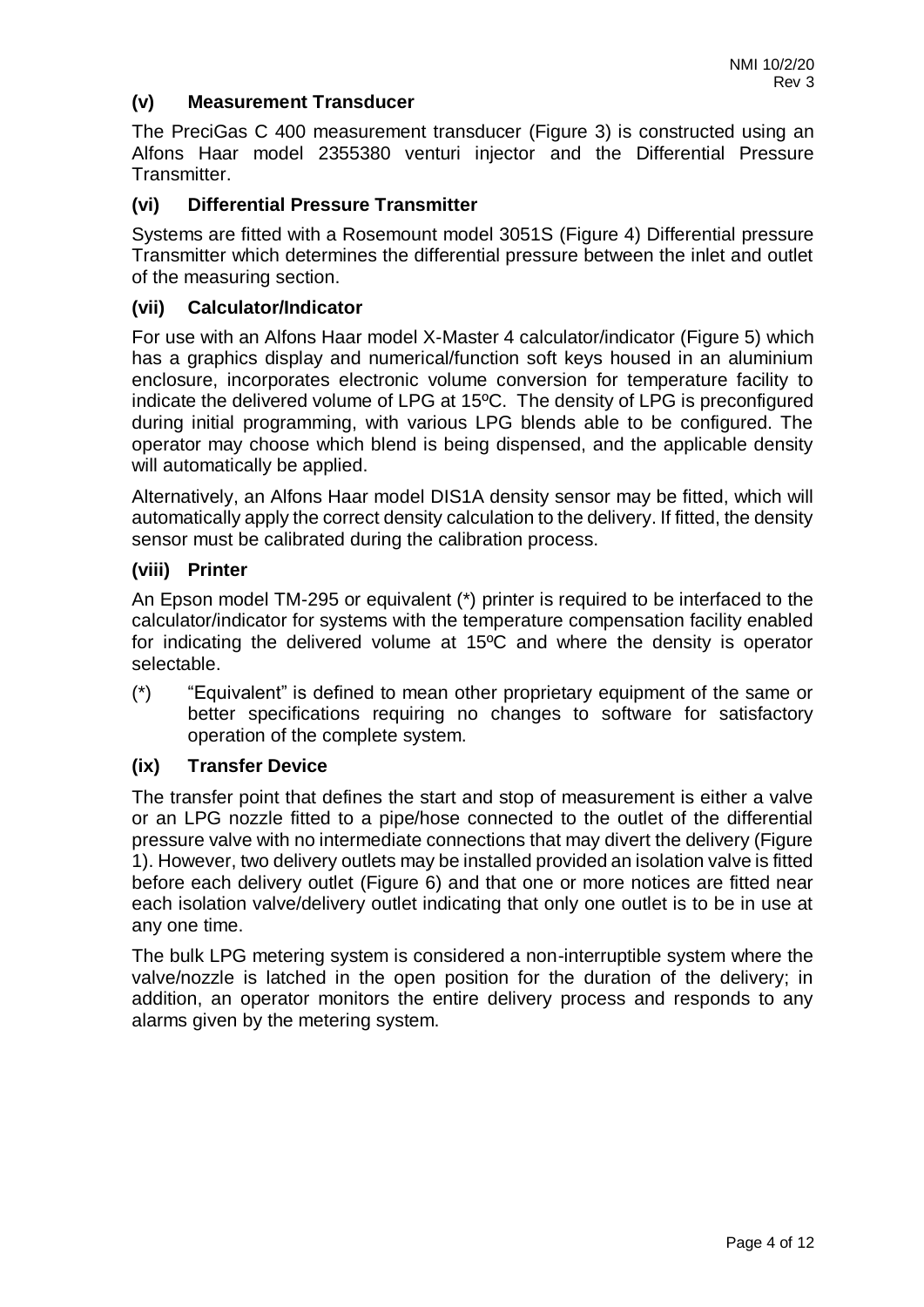# **(x) Checking Facilities**

The instrument incorporates the following checking facilities:

- A continuous system wide segment check is performed whenever the Countmaster is powered on.
- A check of the presence and of the correct signal output from the measurement transducer.
- Outputs are provided to control the delivery process and if necessary prevent measurements when errors are detected.
- When configured for use with a printer, the series calculator/indicator checks for the presence and correct operation of the printer.

#### **1.3 Verification Provision**

Provision is made for the application of a verification mark.

#### **1.4 Sealing Provision**

The flowmetering system and calculator/indicator has provision for sealing access to the calibration parameters as shown in Figure 6.

#### **1.5 Descriptive Markings and Notices**

Instruments are marked with the following data, placed together either on the indicating device or on a data plate or some information on either, in the form shown at right:

| Manufacturer's mark, or name written in full |                              |
|----------------------------------------------|------------------------------|
| Meter model                                  |                              |
| Serial number                                | .                            |
| NMI approval number                          | NMI 10/2/20                  |
| Year of manufacture                          |                              |
| Minimum flow rate                            | $\ldots$ . L/min             |
| Maximum flow rate                            | $\ldots$ . L/min             |
| Density range at 15°C                        | $\ldots$ . kg/m <sup>3</sup> |
| <b>Environmental classes</b>                 | Class C, I $(\#)$            |
| Accuracy class                               | 1.0                          |
| Maximum operating pressure                   | kPa                          |
| Minimum operating pressure                   | at least 100 kPa above       |
|                                              | vapour pressure              |

 $(\#)$  Both these classes represent the same ambient temperature range of -25 $^{\circ}$ C to 55°C but class I is for mobile systems.

In addition, the indicator is marked with the minimum delivery  $(V_{min})$  specified for the metering system.

Instruments fitted with more than one delivery outlet must have one or more notices fitted near each isolation valve/delivery outlet indicating that only one outlet is to be in use at any one time.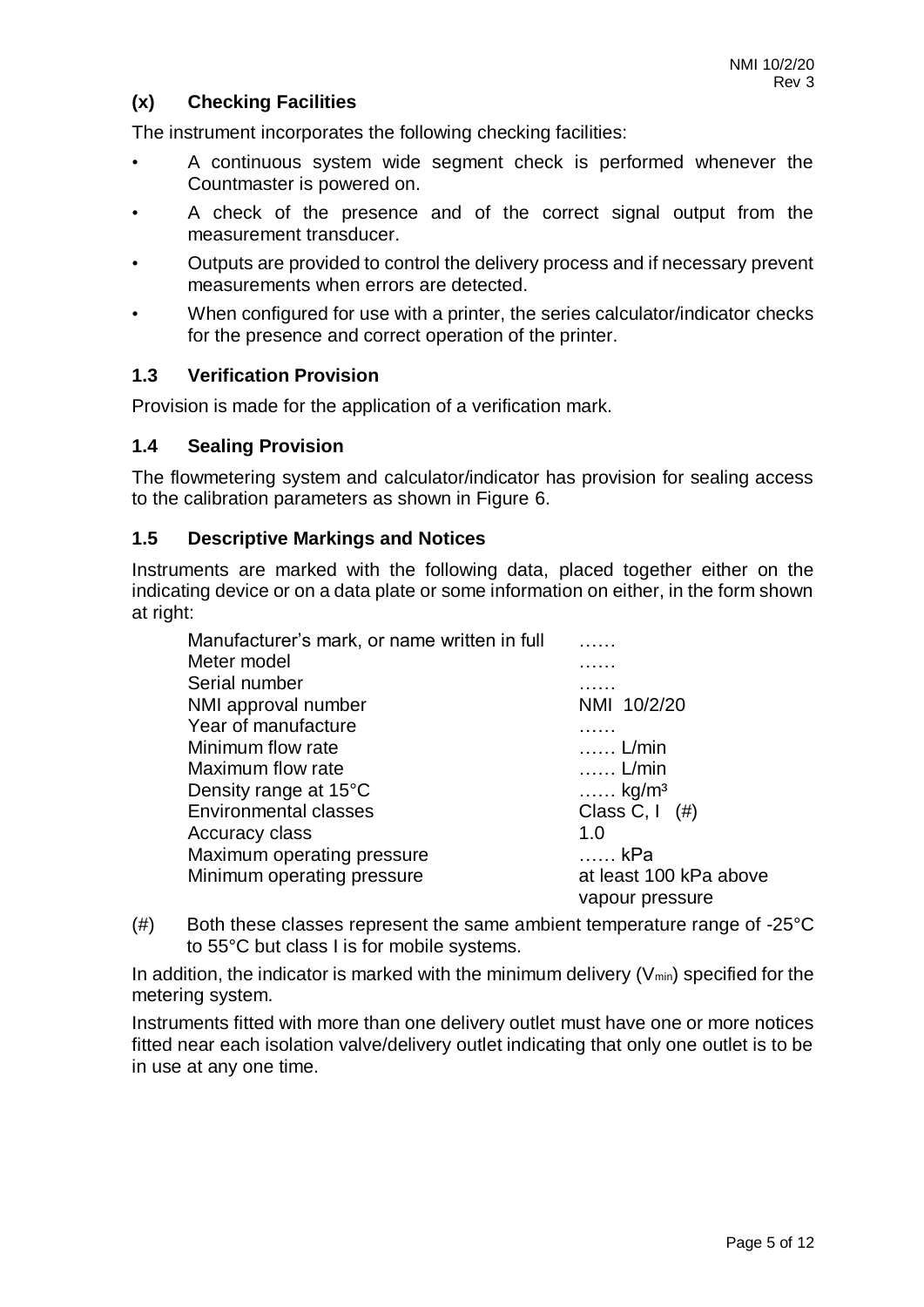# **2. Description of Variant 1 approved on 15/07/19**

The PreciGas C 1000 Bulk LPG Flowmetering System which has the PreciGAS C 1000 measurement transducer with the following the following characteristics:

- Minimum measured quantity, V<sub>min</sub>
- Maximum flow rate,  $Q_{max}$
- Minimum flow rate,  $Q_{min}$

Certain other models and configurations of the Pulse series of LPG fuel dispensers as identified in Table 1 below.

TABLE 1 – Approved Models of the Pulse LPG Series

Models numbers are in the form 'PreciGAS C 400 DE' (the pattern), where:

#### **Type codes and labels**

#### **Type code**



|             | $\overline{\phantom{a}}$<br>$\mathfrak{L}$<br>4 |                                                                 |                                                               |  |
|-------------|-------------------------------------------------|-----------------------------------------------------------------|---------------------------------------------------------------|--|
| <b>Item</b> | <b>Model</b>                                    |                                                                 | <b>Meaning</b>                                                |  |
|             |                                                 | PreciGAS Measuring system type                                  |                                                               |  |
| 2           | C                                               | Design with PreciCONTROL and<br>EC type examination certificate |                                                               |  |
| 3           |                                                 | 400 Approved max. flow in I/min                                 |                                                               |  |
| 4           | DE.                                             | Not specified:                                                  | One outlet                                                    |  |
|             |                                                 | DE:                                                             | Two outlets                                                   |  |
|             |                                                 | $DE-E:$                                                         | Direction of the second outlet parallel<br>above              |  |
|             |                                                 | $DE-M:$                                                         | Direction of the second outlet in front, with<br>dry-coupling |  |
|             |                                                 | $DE-N:$                                                         | Direction of the second outlet in front                       |  |
|             |                                                 | DE-S:                                                           | Alternative direction of the second outlet                    |  |

| <b>Articles for sale</b> | Part no. | <b>Pressure</b><br>equipment<br>category | Volume $(cm3)$ |
|--------------------------|----------|------------------------------------------|----------------|
| PreciGAS C 400           | 2318273  |                                          | 810            |
| PreciGAS C 400 DE        | 2381581  |                                          | 980            |
| PreciGAS C 400 DE-E      | 2453170  |                                          | 1070           |
| PreciGAS C 1000          | 2357844  | П                                        | 2650           |
| PreciGAS C 1000 DE       | 2381280  | $\mathbf{H}$                             | 3320           |
| PreciGAS C 1000 DE-M     | 2454633  | $\mathbf{H}$                             | 3070           |
| PreciGAS C 1000 DE-N     | 2461374  | $\mathbf{I}$                             | 3070           |
| PreciGAS C 1000 DE-S     | 2404744  | $_{\text{II}}$                           | 3070           |

| 200 L      |  |
|------------|--|
| 1000 L/min |  |
| 200 L/min  |  |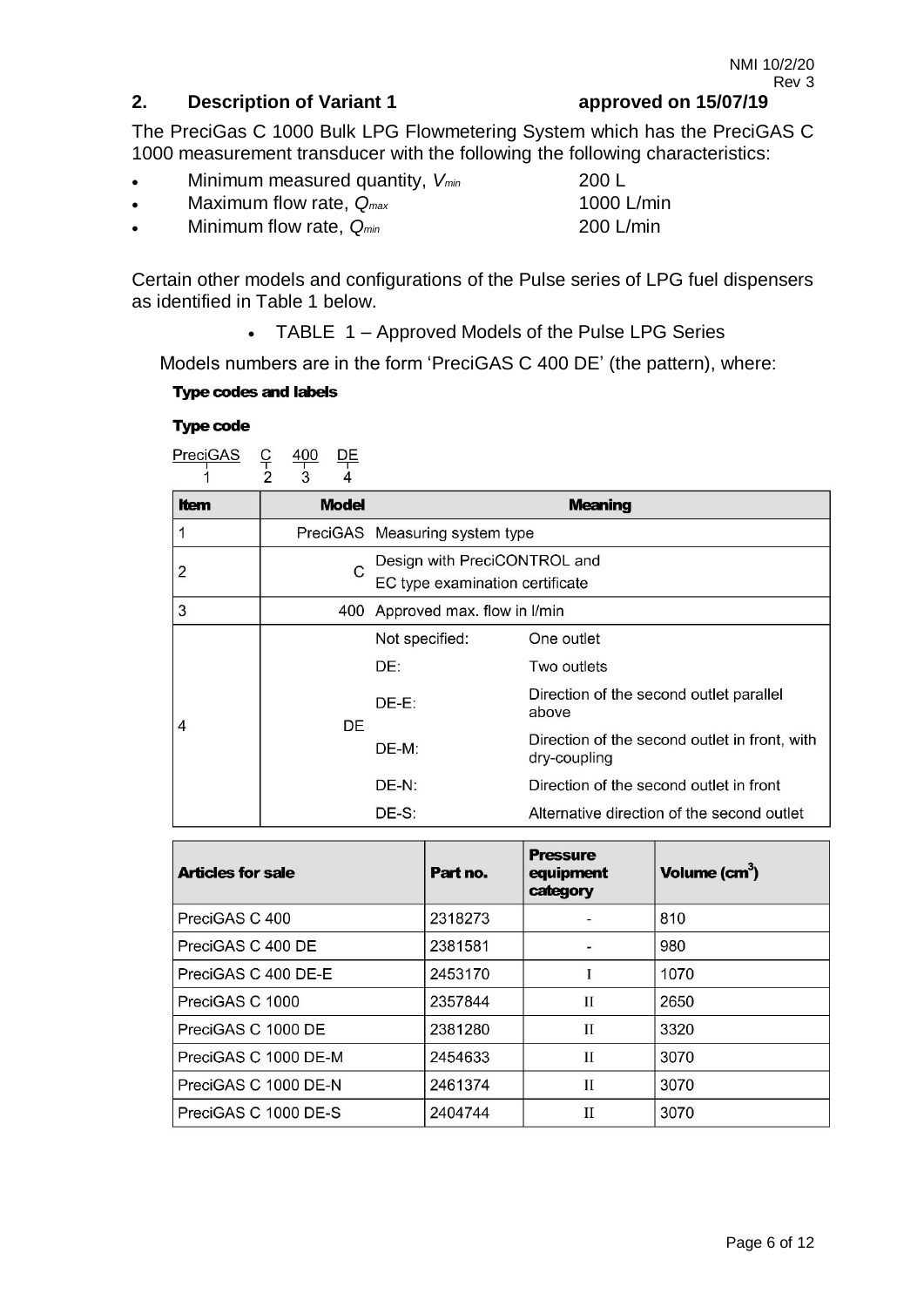#### TEST PROCEDURE No 10/2/20

Instruments shall be tested in accordance with any relevant tests specified in the National Instrument Test Procedures.

The instrument shall not be adjusted to anything other than as close as practical to zero error, even when these values are within the maximum permissible errors.

The tests should be conducted in conjunction with any test specified in the approval documentation for any devices used with this metering system.

#### **Maximum Permissible Errors**

The maximum permissible errors are specified in Schedule 1 of the *National Trade Measurement Regulations 2009*.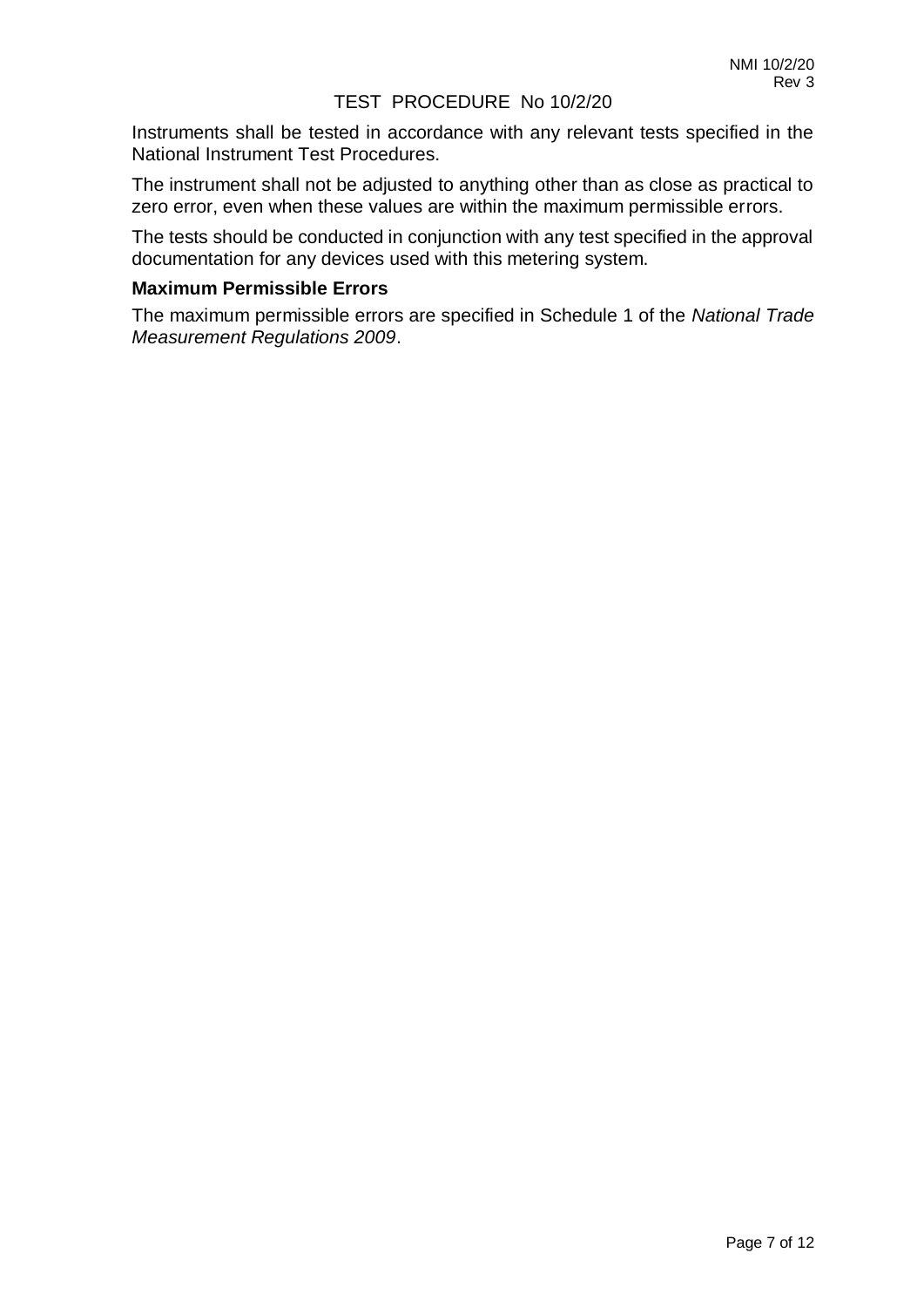

Typical PreciGAS C 400 LPG Flowmetering System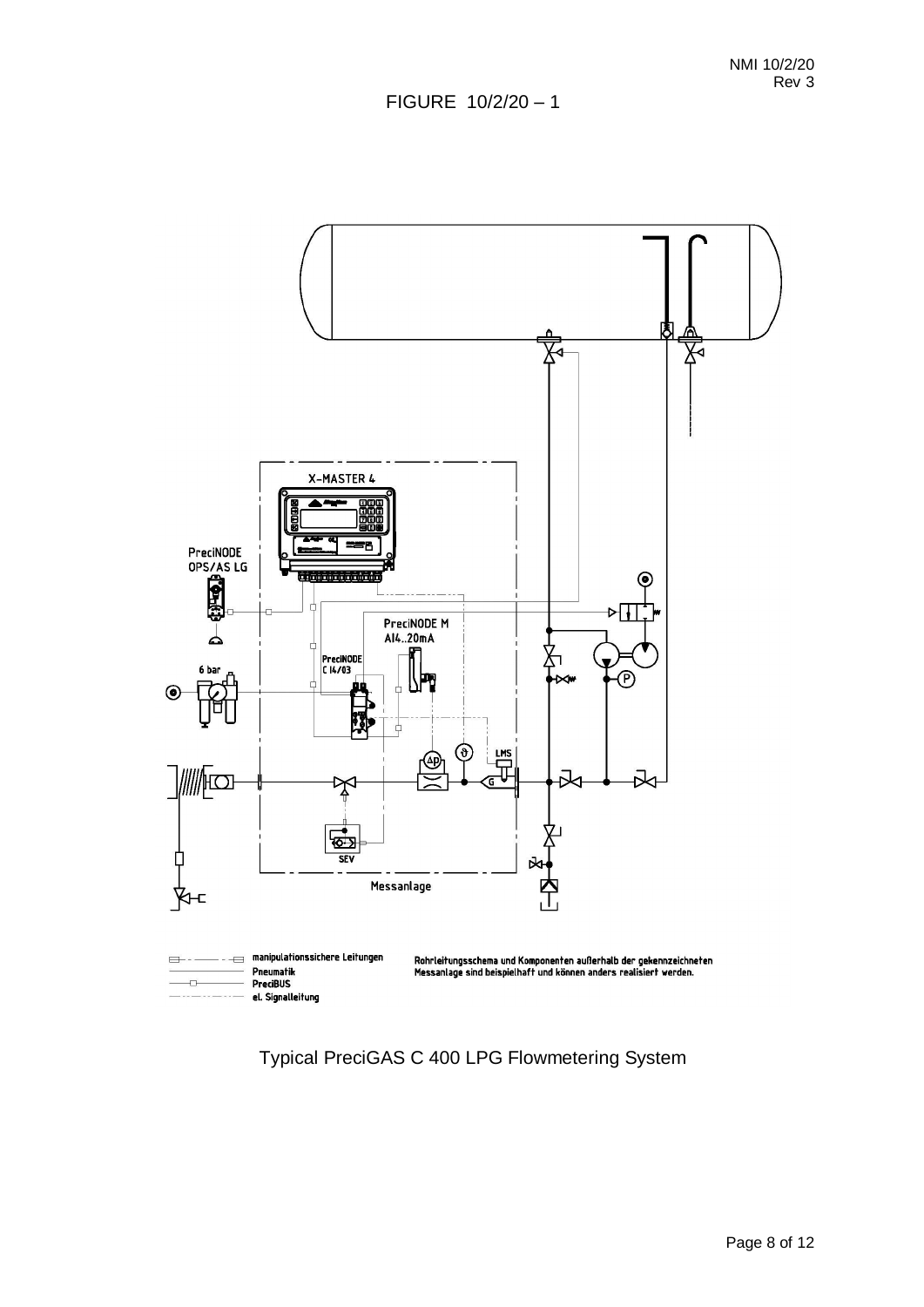FIGURE 10/2/20 – 2



Alfons Haar LMS 1D 2289048 sensor

FIGURE 10/2/18 – 3



PreciGas C 400 measurement transducer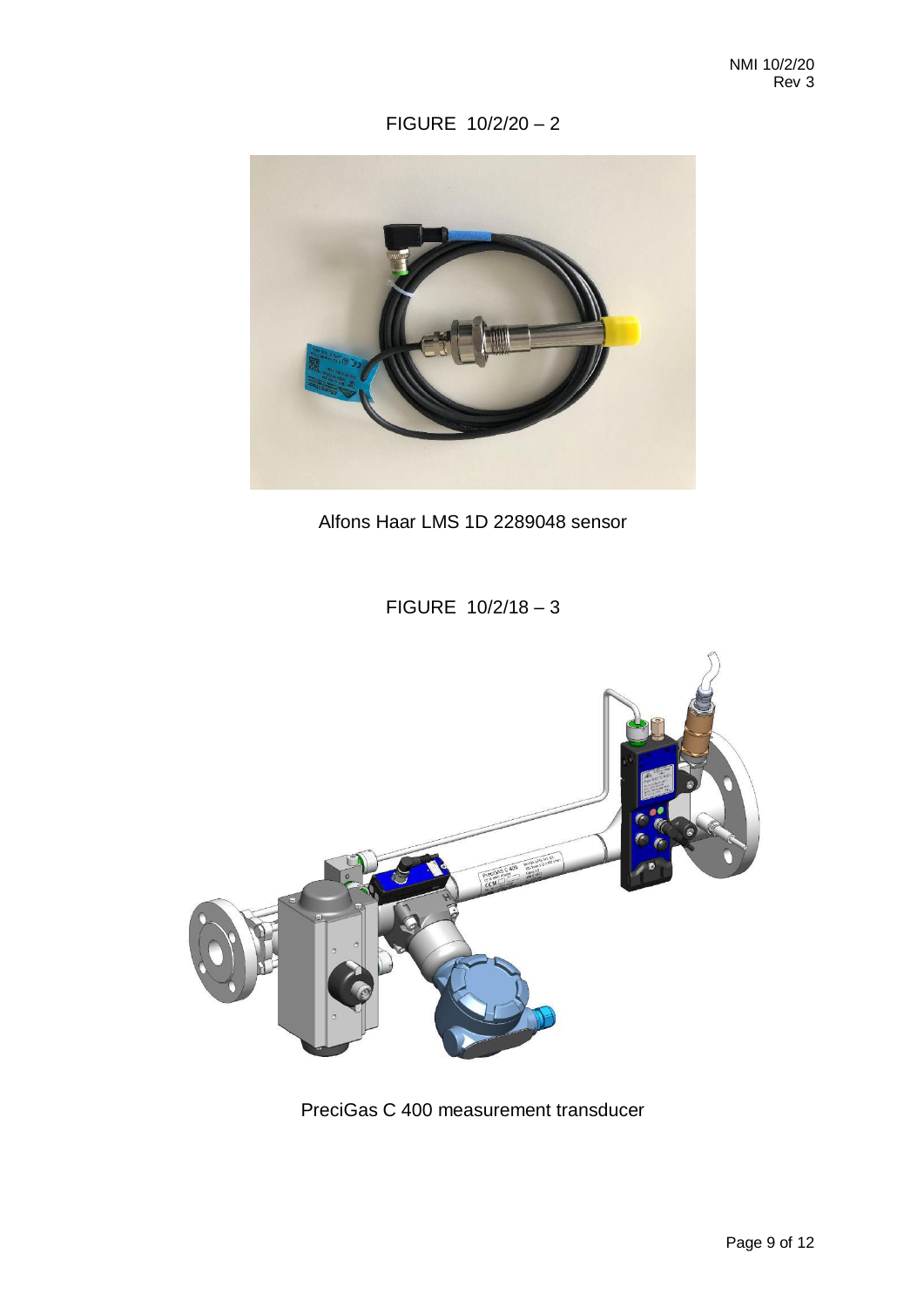# FIGURE 10/2/18 – 4



Rosemount model 3051S Differential Pressure Transmitter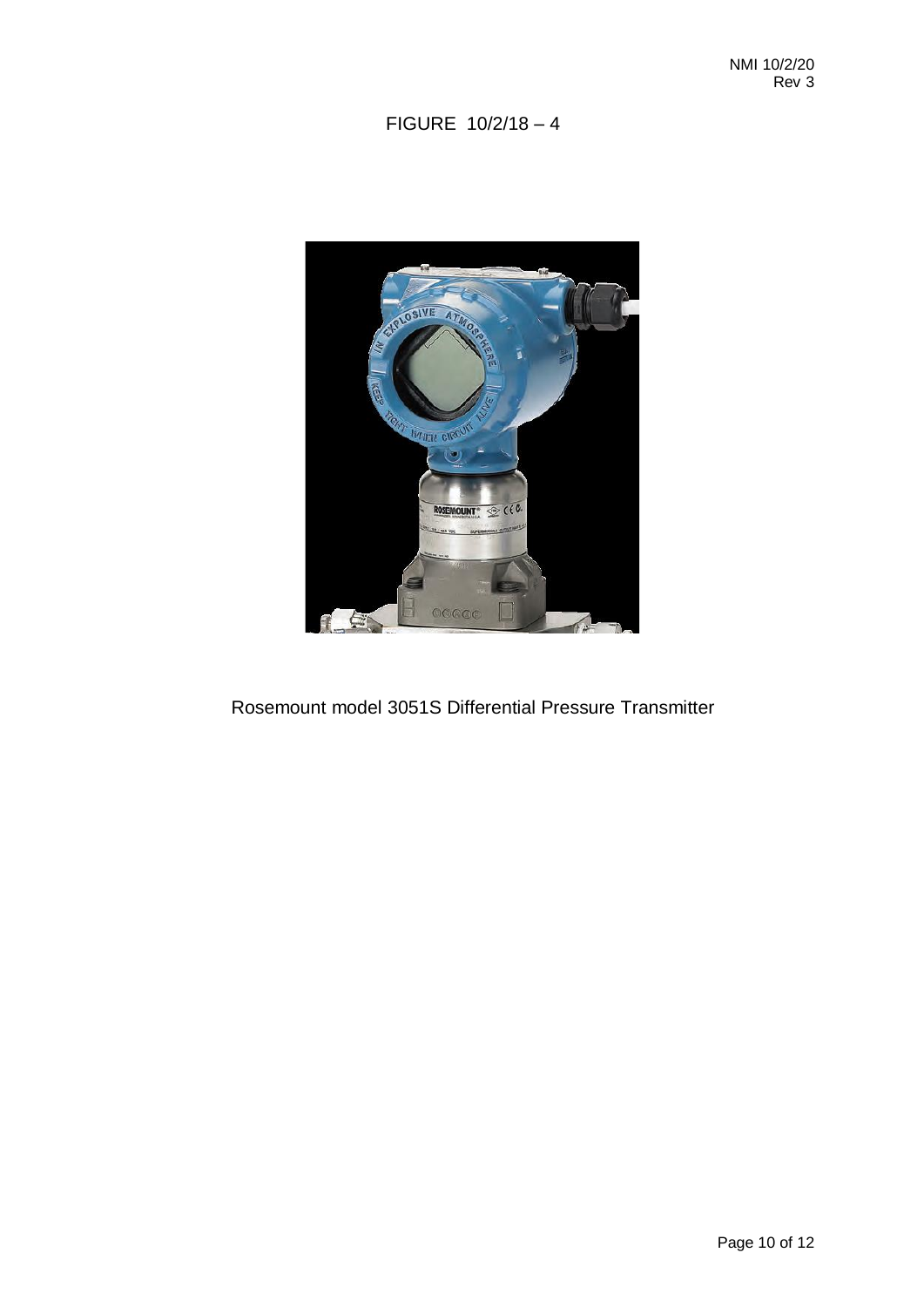FIGURE 10/2/20 – 5





Alfons Haar model X-Master 4 calculator/indicator